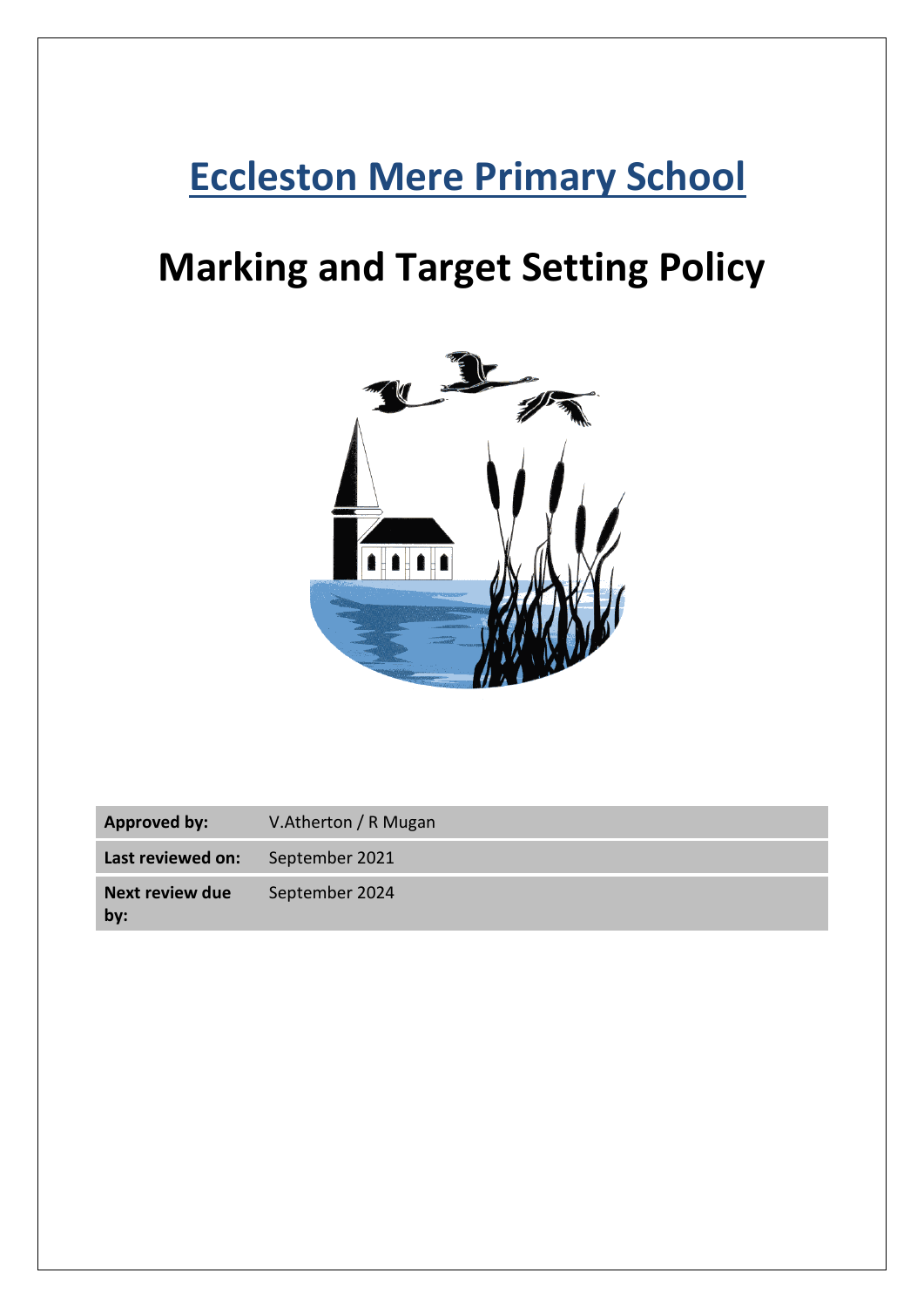## **Curriculum Vision Statement**

At Eccleston Mere Primary School, we recognise that social, moral, spiritual, and cultural development is central to the education of all pupils and as such, permeates the whole curriculum and ethos of the school.

Our broad and challenging curriculum is designed to enable children to develop interpersonal skills and become resilient learners who think creatively and critically.

Provision is bespoke to our pupils and evolves according to the ever- changing local, national and global landscape. The aim of our curriculum is to develop pupils, who are well-equipped to take their place in society, as citizens of the future.

## We aim to:

- Promote a love of learning.
- Offer memorable learning experiences that are fun and engaging.
- Develop independence, resilience and confidence within our pupils.
- To tailor our curriculum to make use of our locality, taking pride in the achievements of St. Helens and the landscape that surrounds us.
- Enable children to be creative and think differently.
- Prepare citizens who are ready to take on the challenges of the 21<sup>st</sup> Century.
- Provide expert teaching, set upon a backdrop of our safe, secure learning environment.

*Our aim, through effective marking at Eccleston Mere, is to give a positive response to the work a child has completed while at the same time drawing attention to areas for improvement.*

We are committed to giving all of our children every opportunity to achieve their very best. Target setting, in the form of Next Steps (NS) or Even Better If (EBI), is the means by which we identify specific and measurable goals that help to improve the standards achieved by all our children. Targets may relate to individual children, groups of children within classes or whole cohorts of children. Target setting is a powerful tool and has a great impact on achievement. However, it is important to remember that the child is at the heart of the process. The targets that we set should be challenging, but realistic, and take into account each child's starting point for learning.

At Eccleston Mere effective marking and target setting should:

- challenge the children to do better.
- take into account each child's starting point for learning.
- encourage children to regularly discuss and review their learning and progress with staff.
- involve parents in their child's learning.
- lead to focused teaching and learning.
- help us to evaluate how well our school is doing when compared to all schools and similar schools.
- include a positive response by the use of, for example, stickers, dojos, sharing work

Work is marked/annotated in green pen. Staff must ensure that their own handwriting is appropriate to the age/ability of the child.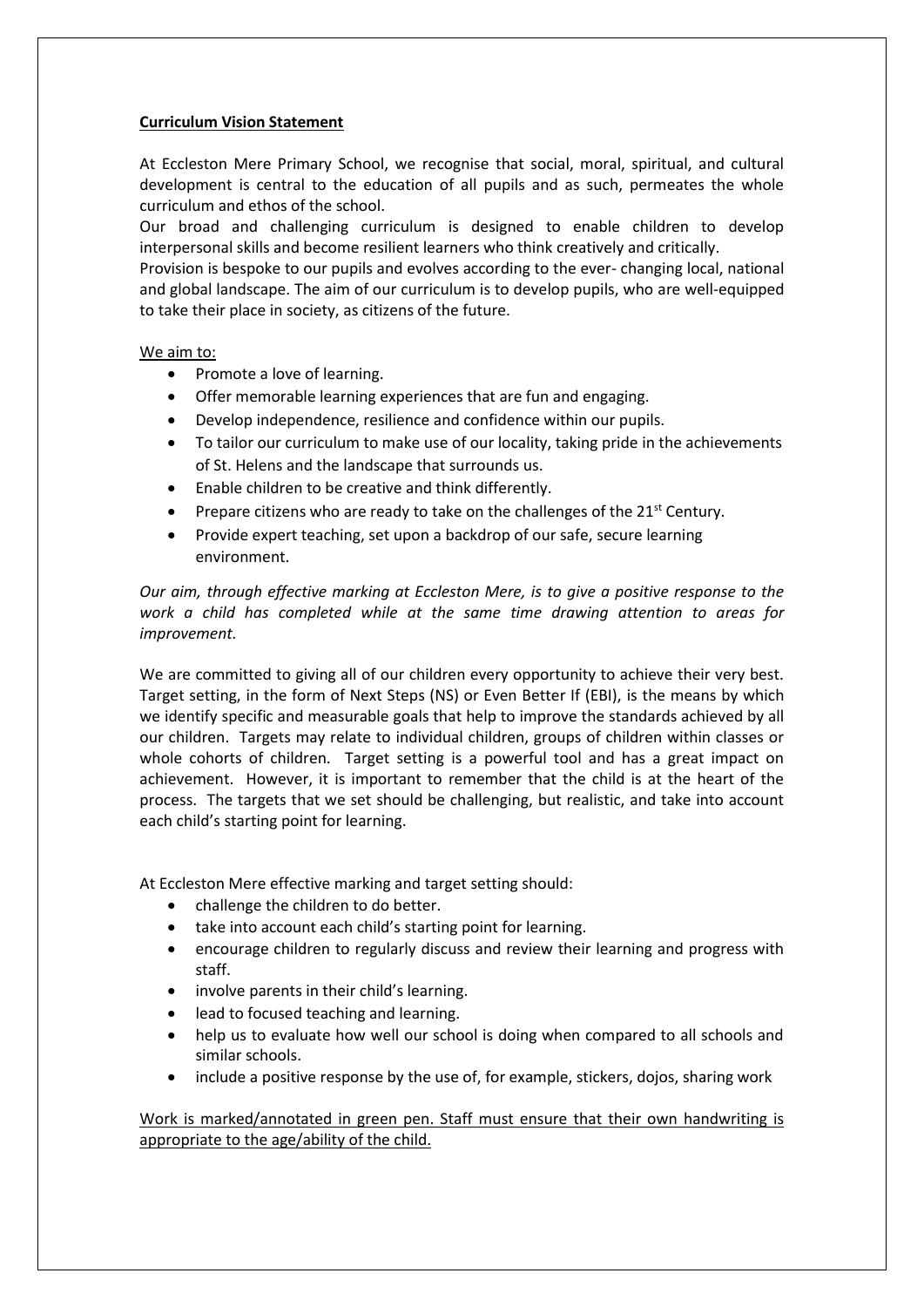### **Process of target setting:**

At Eccleston Mere we use a range of information to support the target setting process:

- Statistical information from the LA which includes local and national comparative data.
- The school's assessment procedures and tracking on FFT
- Objectives linked to National Curriculum.

Individual, class and group targets are used throughout the school. There are a variety of ways that teachers display or share these with their class. The children are involved in this process. The targets that are set are SMART targets so that the children can achieve targets quickly and therefore have a feeling of success. Targets are either displayed on the wall as focal points or they are written on cards or in children's books. Targets are reviewed on a regular basis. Children are encouraged to refer to their targets on a daily basis. This is done orally or through comments made in marking. Regular feedback from each teacher makes children aware of how they can improve their work and achieve their target.

Children with additional needs have targets written in their SSP's and these are reviewed on a termly basis. The children are involved in this process, where possible, and parents are informed of targets through review meetings or parent discussions.

Teachers use the targets set for each child to develop classroom activities that are designed to enable children to meet these targets. Teachers' planning takes account of this when identifying work for different groups of children.

As a school, we hold three Parents' Evenings during the year- one per term. At this time, parents are informed of their child's progress. Parents also receive a full written report in the Summer Term.

## **Tracking pupil progress.**

Currently, school holds formal assessment weeks each term. Teacher assessment for all subjects are made on FFT Curriculum Tracker, with judgements being made against objectives for each subject. These are colour- coded and are based on:

**red** = objective taught but not understood; **amber** = some evidence of the objective but not yet secure (WTS); **green** = objective secure (EXS); dark green = greater understanding (GDS) Those children who are assessed at WTS may also be assessed against objectives from previous year groups. Termly standardised tests (NFER) are also carried out in Reading, Writing and Mathematics, for KS2 children, and the data entered onto FFT Assessment Tracker.

A percentage of 70% of objectives achieved (as a point in time assessment) has been agreed for EXS on FFT.

A detailed analysis of tracking is undertaken by class teachers and is used to inform pupil progress reports. Pupil progress, and the impact of interventions, is discussed with line managers/Deputy Head teacher and then the Head Teacher. Based on assessment data, children who are not making progress will then have access to alternative learning and support. Discussion of changes to provision takes place regularly either through 1:1 discussion, SLT meetings or staff meetings.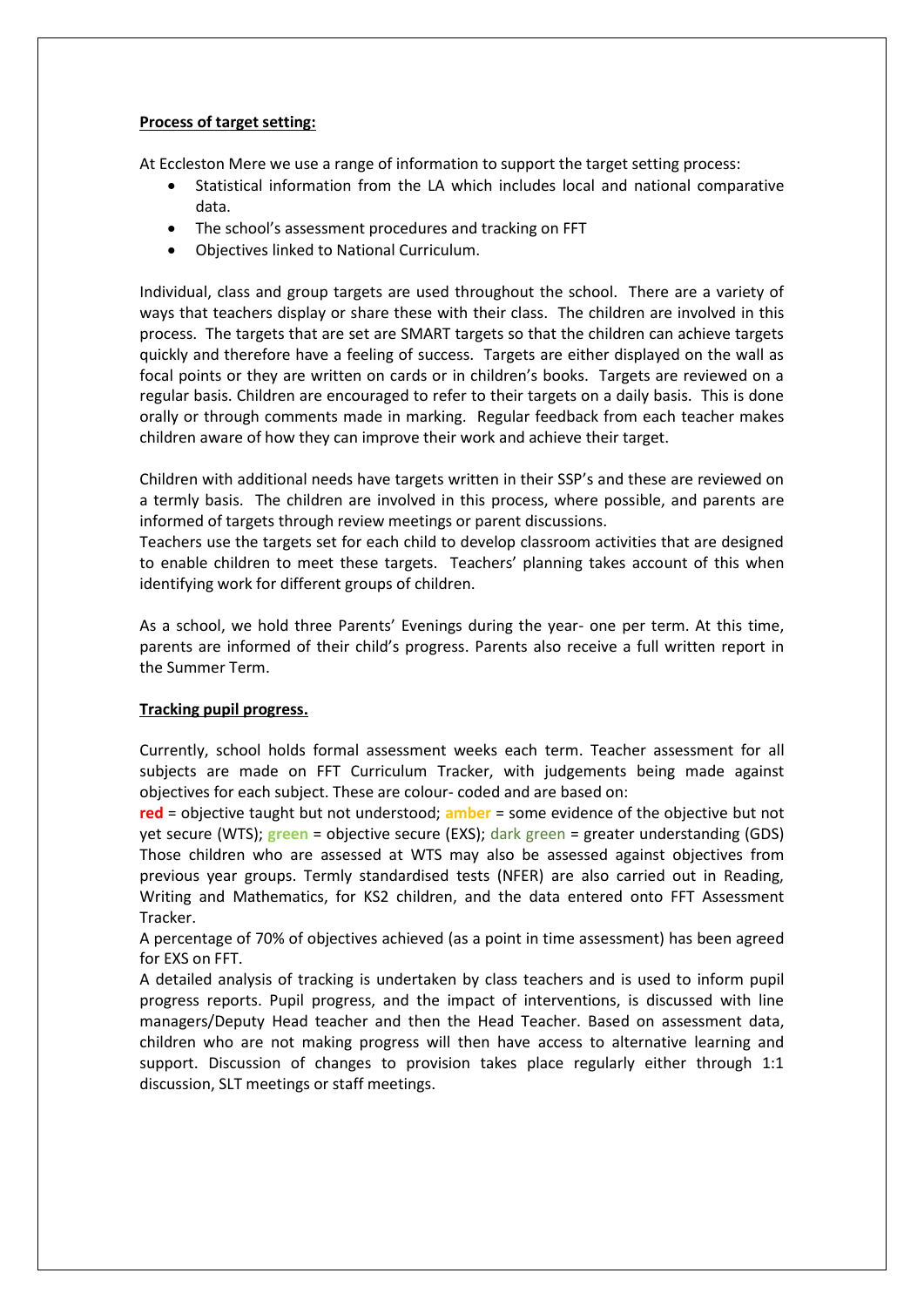#### **Foundation Stage**

Observation and assessment is a continual process throughout Nursery and Reception as the children progress towards and beyond the Development Matters stages of development. Each child's progress is recorded using EYFS learning and development statements and stages of development, for example, 22-36 months, 30-50 months, 40-60 months, Early Learning Goal and Exceeding.

Each child's progress is tracked as to which band they are working within: Emerging, Developing, Secure. At the end of Foundation Stage the judgements of Emerging, Expected and Exceeding are given to record the children's progress towards and beyond the Development Matters stages of development.

The way in which progress throughout Nursery and Reception is evidenced is as follows:

## **Nursery Observations**

Observations are recorded using 'Evidence Me'. This include photographic evidence, child's voice, context, next steps, if appropriate, and are cross referenced to 'Development Matters' statements and stages of development, characteristics for effective learning.

#### Teacher/Practitioner Comments

Comments will be broadly positive and appropriate to the age of the child.

CI – child-initiated activity

AI – adult-initiated activity

S – indicate the support given, for example 'to use scissors'

SG or T/TA 1: ? ratio – small group support and level of support, eg T/TA, ratio

VF – verbal feedback

#### Learning Objectives/Targets

Children are made aware of what they are learning about or practising at the beginning of group time/adult led activity.

Verbal feedback is given to children immediately.

#### Next Steps

Next steps are given verbally to the children. Children are rewarded with stamps, stickers and verbal praise.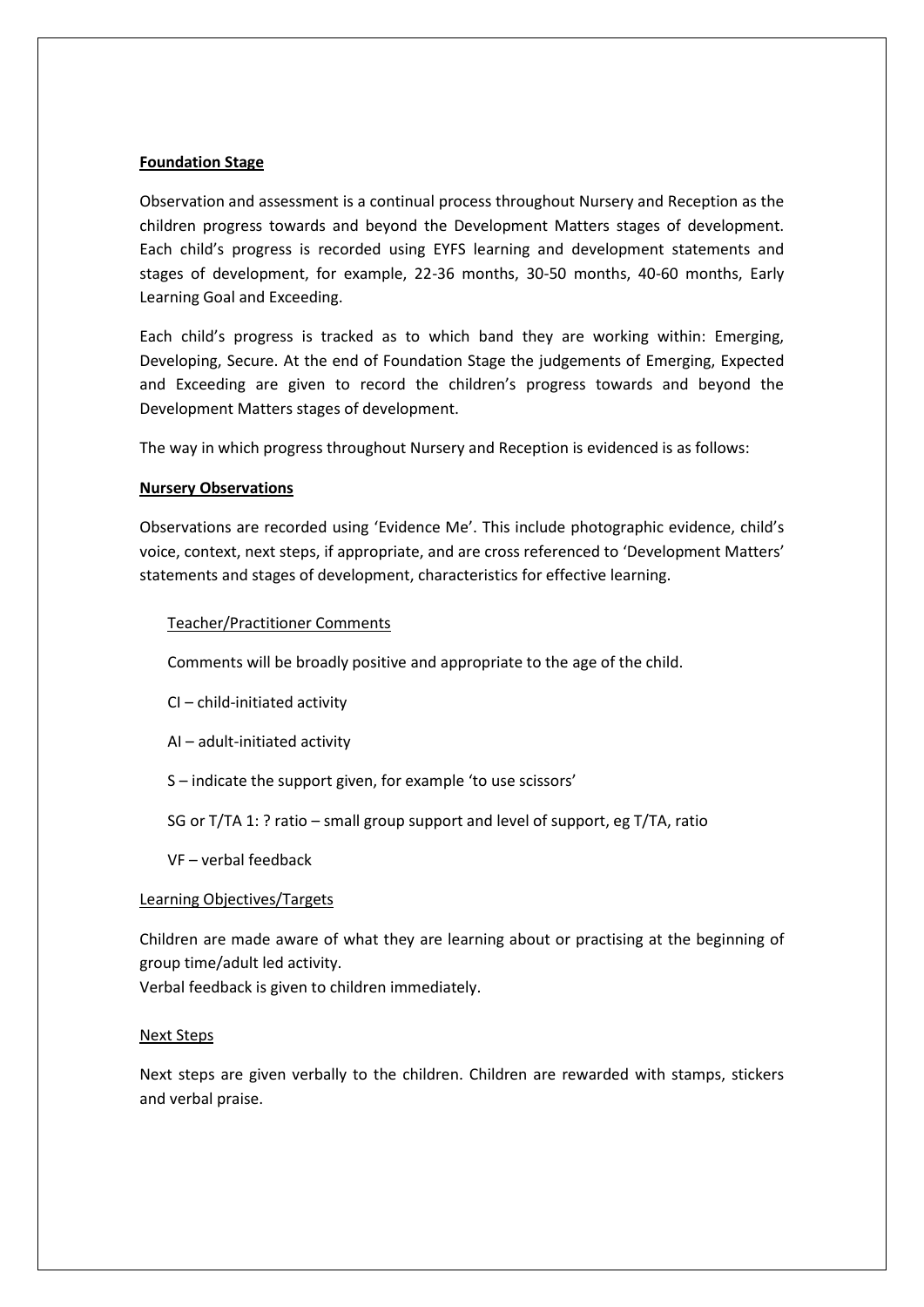## Progress and Tracking

In Nursery, evidence for each child is kept in a 'learning journey' which includes observations and photographs, evidence from child-initiated activities, child's voice, adult-initiated and adult- led activities.

Children's progress is tracked against 'Development Matters' statements. Tracking identifies 'best fit' judgements within age bands (Emerging, Developing, Secure).

Progress is tracked across all areas. Assessments are updated every term.

When children do not make the expected progress then additional provision is put in place specific to the needs of individual/groups of children.

## **Reception: Observations, Marking, Tracking, Next Steps**

## **Observations**

Observations are recorded using 'Evidence Me'. This includes photographic evidence, child's voice and context and are cross referenced to 'Development Matters' statements and stages of development, Characteristics of Effective Learning.

Short observations are sometimes completed on post- it notes.

## Marking

Comments will be broadly positive and appropriate to the age of the child. Observations may also be written on post-it notes by the member of staff working with the child.

- CI child initiated
- AI adult initiated
- I independent
- S indicate the support given, for example 'letter formation'.

SG or T/TA 1: ? ratio – small group support and level of support, eg T/TA, ratio

VF – verbal feedback

## Learning Objectives/Targets

Children are made aware of the 'target' at the beginning of whole class/group learning time: 'Today we are learning about…' Children may say the target using 'my turn, your turn' or the target may be written down in simple terms.

Worksheets given to the children include 'I can …' statements in child friendly language. 'I can' statements are differentiated and all children should be able to show a level of attainment. The above abbreviations are included in annotations.

Verbal feedback is given to children immediately.

TA's and teachers sometimes use post-it notes to record notes about children's engagement/child's voice in focus/group activities.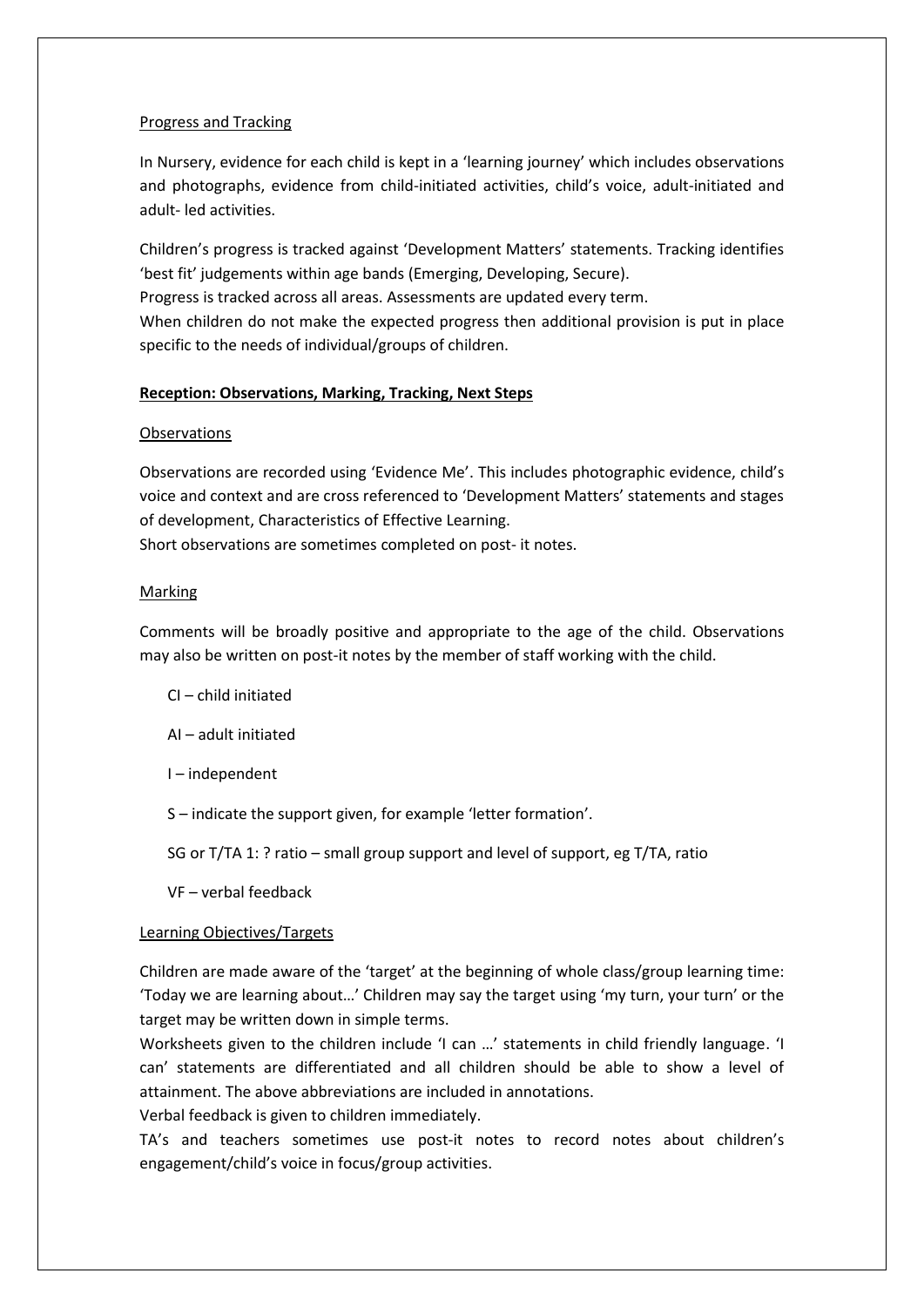### Next Steps

Next steps are given verbally to the children as a group or individually. Some next steps are recorded on children's work. If children are progressing as expected, then their next step may not be written as it is recorded in teachers planning and in assessment data. Children are rewarded for attaining learning objectives and targets with stamps, stickers, pebbles, ticks on the tick chart.

#### Self-Marking

Self- marking will be used when and if appropriate, for example in Read, Write, Inc. The children therefore receive immediate feedback and also highlight any mistakes in a positive manner.

#### **Tracking**

In Reception, children's progress towards and beyond the Early Learning Goals and Characteristics of Effective Learning are recorded in 'Evidence Me'. A summary of achievement in each area of learning is recorded on spreadsheets. Tracking identifies which phases the children are working within: Emerging, Developing, Secure.

Tracking is completed termly. On- entry assessment is recorded during the first half of the Autumn Term.

Children's progress towards and beyond the Early Learning Goals is recorded and submitted to the Local Authority in the Summer Term. This is recorded in each child's report to parents at the end of the Summer Term.

## **Key Stage 1: learning objectives, marking, target setting, next step marking.**

#### Marking and Feedback.

Staff are aware of the importance of 'live marking' and of the positive impact which this can have upon learning.

A learning objective is given as an 'I can' statement for skills-based objectives or 'I know' for knowledge-based objectives. Work will then be marked against the objective, or against more specific targets set alongside the learning objective. The 'I can/know..' statement will be ticked if met and annotated with 'S' if support has been given to meet the objective; an EBI will be given if not met. Comments made in feedback will be broadly positive and ageappropriate. For writing, individual targets are matched to ability. Work will be annotated as follows:

I – independent

S – supported and what that support has been e.g. ratio 1:6; hold a sentence etc.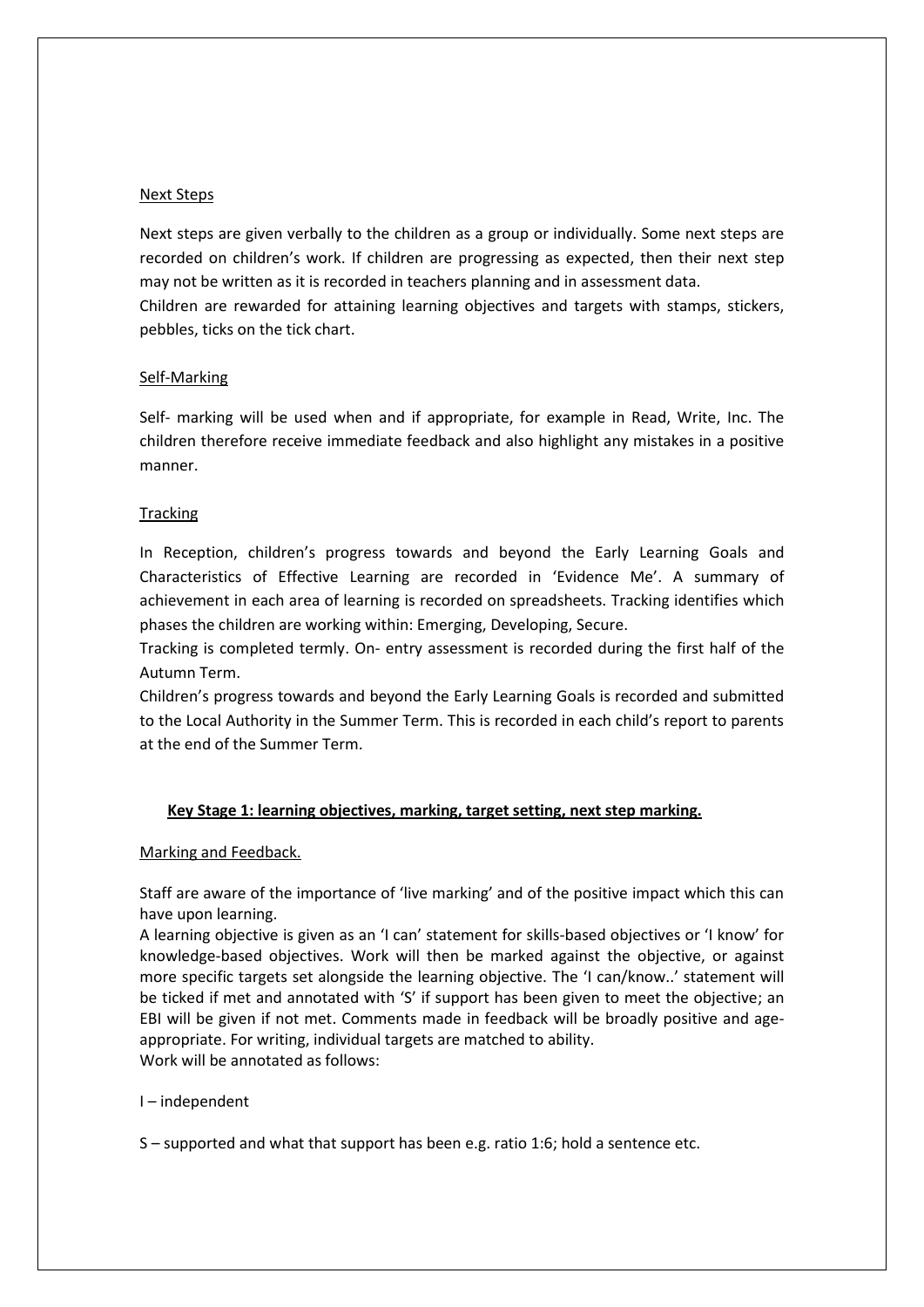VF – verbal feedback (at the point in the task at which this was given)

## Even Better If (EBI)/ Next steps (NS).

If the target has not been achieved this then informs the EBI. EBI's may be similar across more than one piece, but should not be the same for a prolonged period.

A 'next step' piece of marking indicates that the child could now do something additional to the original LO / task.

Children are encouraged to self and peer mark, as appropriate, in relation to the target given. Teachers are required to verify self and peer marking.

Editing of written work should begin in Year 2 and should be carried out in purple pen. This may include: the correction/addition of punctuation, uplevelling vocabulary or rewriting/improving particular sentences.

If appropriate, one or two spelling errors should be written at the end of the piece for the child to repeat three times.

## End of KS1

A comprehensive system of evidence collation is in place for Reading, Writing and Mathematics, in line with expected standards at the end of KS1. At least three pieces of evidence for each statement, cross-referenced against its location (jotters, folders, books etc.) and date, is required for WTS, EXS and GDS.

#### Foundation subjects

Focussed marking of, for example, one group of children per week, should take place, with a comment/challenge to which the child may respond, if appropriate.

## **Key Stage 2: marking, target setting, next steps marking.**

## Marking and Feedback

Staff are aware of the importance of 'live marking' and of the positive impact which this can have upon learning.

A learning objective is given as an 'I can' statement for skills-based objectives or 'I know' for knowledge-based objectives. Work will then be marked against the objective, or against more specific targets set alongside the learning objective. The 'I can/know..' statement will be ticked if met and annotated with 'S' if support has been given to meet the objective; an EBI will be given if not met.

It is assumed that work has been completed independently unless annotated as follows:

- S supported -- with details of the support given e.g. ratio 1:6, specific skill supported
- VF verbal feedback (at the point in the task at which this was given)

## Marking written work.

Specific targets for writing are identified on a target grid containing both generic and genrespecific features of the work being undertaken. These writing target grids are ageappropriate and are differentiated according to ability. Writing grids can be used as targets for children at the beginning of the writing process or as an evaluation tool when the task is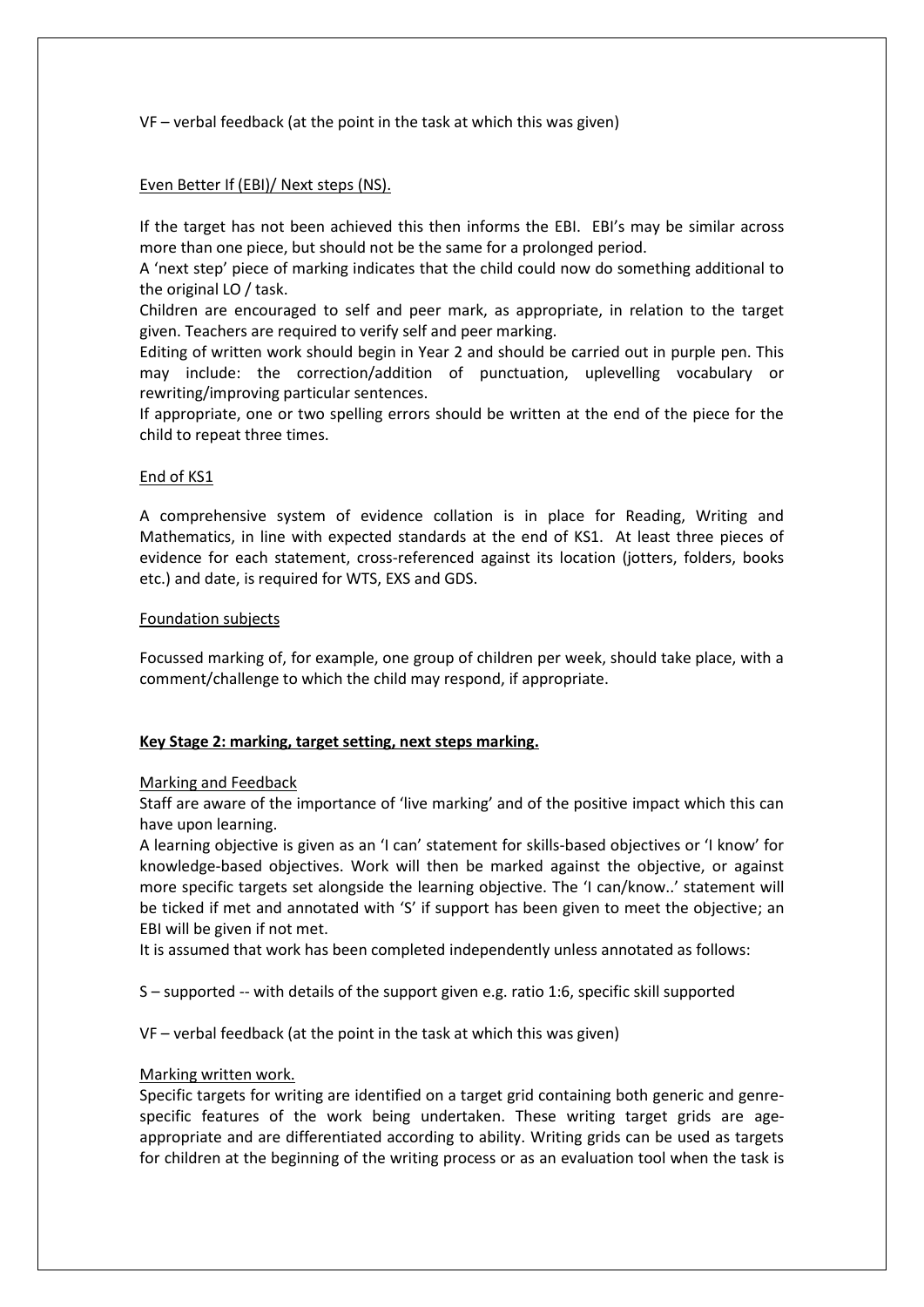complete. They may also be used by pupils to self or peer mark work. If a child has failed to meet a target, this will be identified as EBI (Even Better If).

Editing of written work should be carried out in purple pen either within the original piece or at the end (indicated with \*)

If appropriate, two or three spelling mistakes should be written at the end of the piece for the child to repeat three times.

### Next Steps

A 'next step' piece of marking indicates that the child could now do something additional to the original LO / task.

Children are encouraged to self and peer mark, as appropriate, in relation to the target given. Teachers are required to verify self and peer marking.

#### Marking writing across the curriculum.

At Key stage 2, selected pieces (2 per term) of, for example, History, Geography or Science will be marked in line with the marking of writing in English. Such pieces are to be identified on the Medium Term Plans for specific subject areas and will be included when creating an overall picture of a child's progress in writing.

#### End of KS2 Writing

A comprehensive system of evidence collation is in place for Writing in line with expected standards at the end of KS2. Evidence is also to be collated from across different curriculum areas. At least three pieces of evidence for each statement, cross-referenced against its location (folders, History, Science etc.) and date, is required for WTS, EXS and GDS. Such evidence is used to inform teacher assessment of writing. Moderation of writing takes place termly and teachers who are involved in Year 6 attend LA training on moderation and the use of exemplification materials.

#### Mathematics:

The marking of Mathematics should take place as soon as possible to ensure that misconceptions are addressed before the start of the next lesson. Marking should include a positive comment, along with the following, as appropriate:

- Teacher guidance and corrections required; corrections should be completed using a purple pen.
- Further teacher input to address misconceptions, within the lesson/start of next session

#### Foundation subjects

Focussed marking of, for example, one group of children per week, should take place, with a comment/challenge to which the child may respond in purple pen, if appropriate